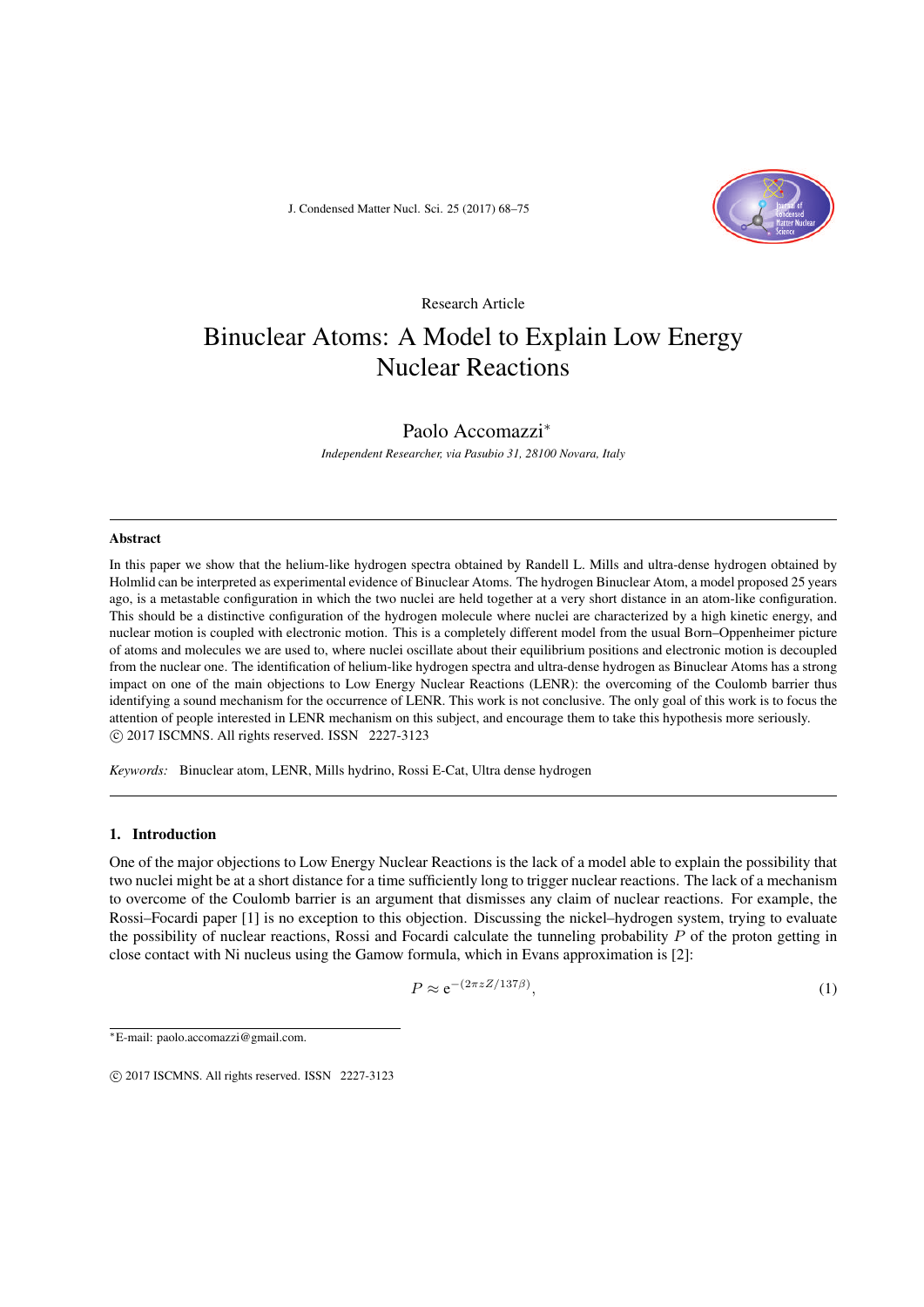where *z* and *Z* are the charge values for Ni (*Z* = 28) and H and  $\beta = \frac{v}{c}$  is the ratio between the velocity of the incoming particle and the velocity of light. Considering that the kinetic energy can be evaluated as

$$
E_{\rm c} = \frac{1}{2}mv^2 = \frac{3}{2}kT,
$$

where the temperature is about 1000 K, we obtain a kinetic energy of  $E_c \approx 0.13$  eV. Putting these values in formula (1) we obtain an exceedingly small probability of tunneling, which is *P ≈* e *<sup>−</sup>*<sup>2440</sup> *<sup>≈</sup>* <sup>4</sup>*.*<sup>7</sup> *<sup>×</sup>* <sup>10</sup>*−*1059, a value that does not account for the occurrence of nuclear events.

#### 2. Binuclear Atoms

In 1991, Cerofolini [3] put forward a theory to explain some experimental results obtained with ion implantation experiments. In ion implantation experiments, ions are accelerated at various ranges of energies towards a solid target. This process gives rise to, among other things, atom–atom head-on collisions at a broad range of energies, down to the eV range when the projectile has lost most of its initial kinetic energy. We here refer in particular to papers [4,5]. In summary, various deuterated targets (as an example TiD) are bombarded with clusters of deuterated molecules (as an example $D_2O$ ), and deuteron-deuteron fusion rate is measured as a function of the impinging projectiles. The analysis of experimental data takes Cerofolini to the hypothesis of a precursor, a metastable state at about 30 eV, which should be responsible for the high fusion rate measured: the Binuclear Atom.

In an initial formulation, Binuclear atoms are defined in [6] in the following way:

Consider the head-on collision of two atoms with atomic number  $Z_1$  and  $Z_2$ . Particularly interesting is the situation of a kinetic energy sufficient to bring the nuclei to a distance smaller than the radius of the most bound electron. In this case the electrons can rearrange to assume, at least temporarily, a configuration that resembles that of the atom with atomic number  $Z_1 + Z_2$ , because this configuration has a binding energy much lower than the one of the two separate atoms. Considering only one electron, being the energy for the first orbit of the hydrogen-like atom  $E(Z) = Z^2 E_0$ , it follows that  $E(Z_1 + Z_2) < E(Z_1) + E(Z_2)$ . This excess binding energy can partially balance the internuclear Coulomb repulsion and temporarily stabilize the resulting *binuclear atom*.

After some considerations, Cerofolini concludes that the existence of Binuclear atoms is limited to a few couples of light atoms [6].

In [7], Cerofolini writes:

Binuclear atoms are metastable configurations in which two nuclei are held together by the electronic energy of the orbiting electrons in an atomic-like configuration. The hydrogen– hydrogen helium-like Binuclear atom (H+H+)2e- is explicitly predicted to exist, although the activation energy required for its formation (*∼* 30 eV) is extremely high for ordinary chemistry, so that it can only be formed under very special conditions such as the ones occurring inside a dense collisional cascade. The (H+H+)2e-Binuclear atom is predicted to be metastable with a remarkably high activation energy (of several electron volts) for its dissociation. In the (H+H+)2e-Binuclear atom, the electronic energy is not a constant of motion and is coupled with the nuclear kinetic energy, and the nuclei move with a kinetic energy on the order of 10 eV although they remain localized in a region of 0.4 to 0.5 $a_0$ , where  $a_0$  is the Bohr radius ( $a_0 = 0.53 \times 10^{-8}$  cm) [7].

So Cerofolini's idea of Binuclear hydrogen was a short-lived kind of hydrogen, where the two protons are trapped at a very short distance and consequently electrons, orbiting in space around a more concentrated positive charge, tended to assume helium-like character. This was 1992, long before spectroscopic results of a helium-like hydrogen spectrum were obtained and brought to the attention of the scientific community.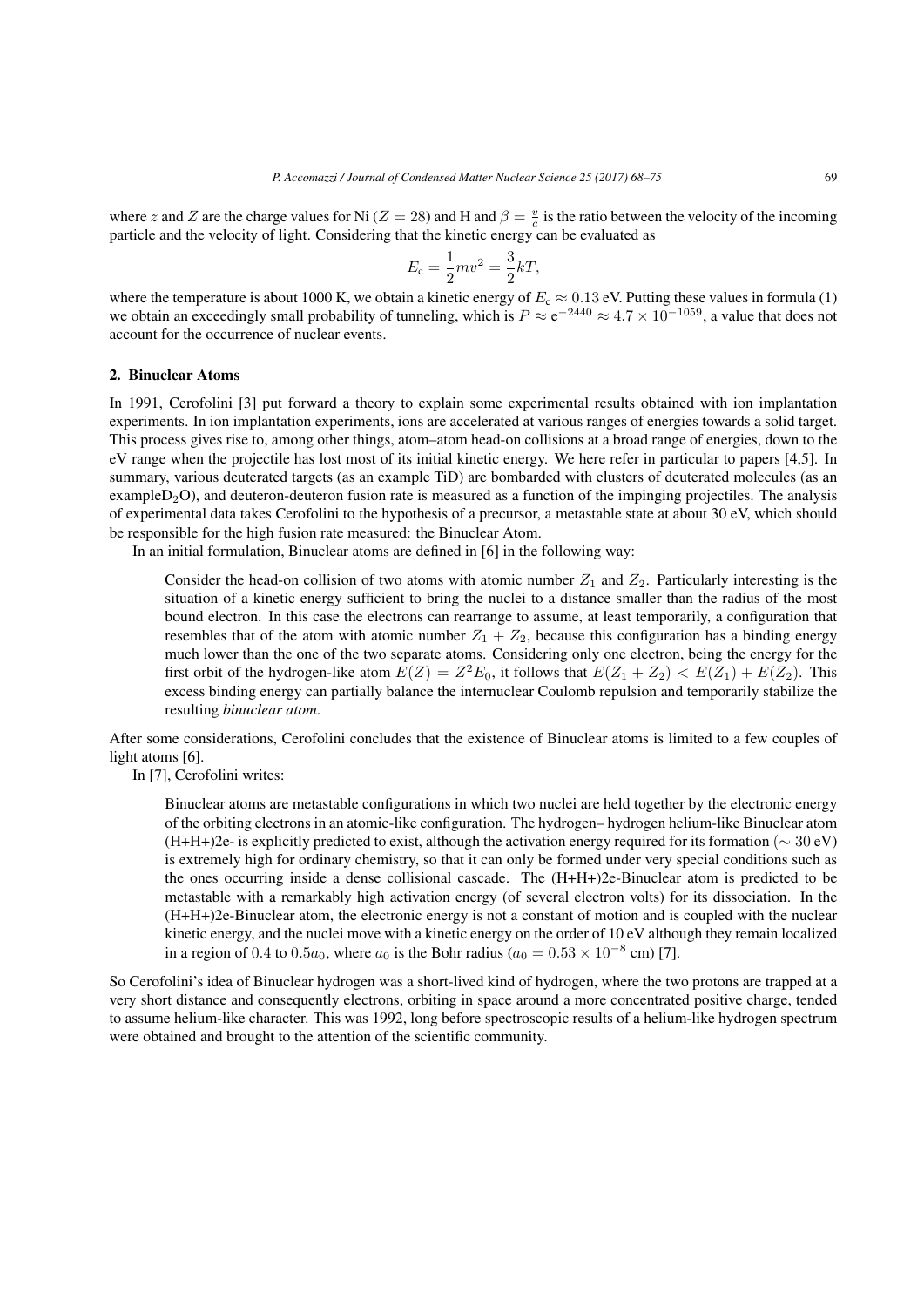

Figure 1. Figure is taken from [8]. The short wavelength EUV spectra (5–50 nm) of the microwave cell emission of the helium–hydrogen mixture (*top curve*) and control hydrogen (*bottom curve*).

#### 3. Extreme Ultraviolet Spectroscopy of Helium–Hydrogen Plasma

Randell L. Mills, in his work *Extreme ultraviolet spectroscopy of helium-hydrogen plasma* [8], is able to show the formation of novel hydrogen emission lines (see Fig. 1) of a mixture of 98% helium and 2% hydrogen plasma at room temperatures and low pressure. The origin of the new lines cannot be easily determined: trivial explanations based on known chemical species of helium or hydrogen compounds are ruled out. The new lines appear only in helium-hydrogen mixtures, but not in helium or hydrogen alone, and not in mixtures of hydrogen with other noble gases. Experimental data have been replicated in other laboratories. Although helium seems not to be responsible for these lines, hydrogen instead shows an anomalous Doppler broadening in its atomic spectrum but at the same time it is not clear how a species of hydrogen could bound an electron at a higher energy than the first Bohr energy, which is 13.6 eV, whereas novel emission lines are at energy higher than 27.1 eV. Mills explains new emission lines with a new theory [9], the Hydrino, which should be the new fundamental state of atomic hydrogen.

Yet we can refute this interpretation if we assume a binuclear hydrogen metastable state was formed. Consider that, due to the catalytic action of helium, hydrogen Binuclear Atoms are formed in helium–hydrogen plasma. If the two hydrogen nuclei are close enough, electrons orbiting around them can rearrange taking helium characteristics, hence the origin of helium-like hydrogen spectrum.

Looking more closely at the energy diagram of the new hydrogen peaks, taken from Fig. 1, we can appreciate that the diagram formed (see Fig. 2) is similar to a parabola. Recall that the eigenvalue structure  $E \approx n^2$  is characteristic of a particle in an infinite square well. This could indicate that the two protons get trapped in a potential well when their distance  $r \to 0$ . Since we are outside the realm of the Born–Oppenheimer approximation, what we see here should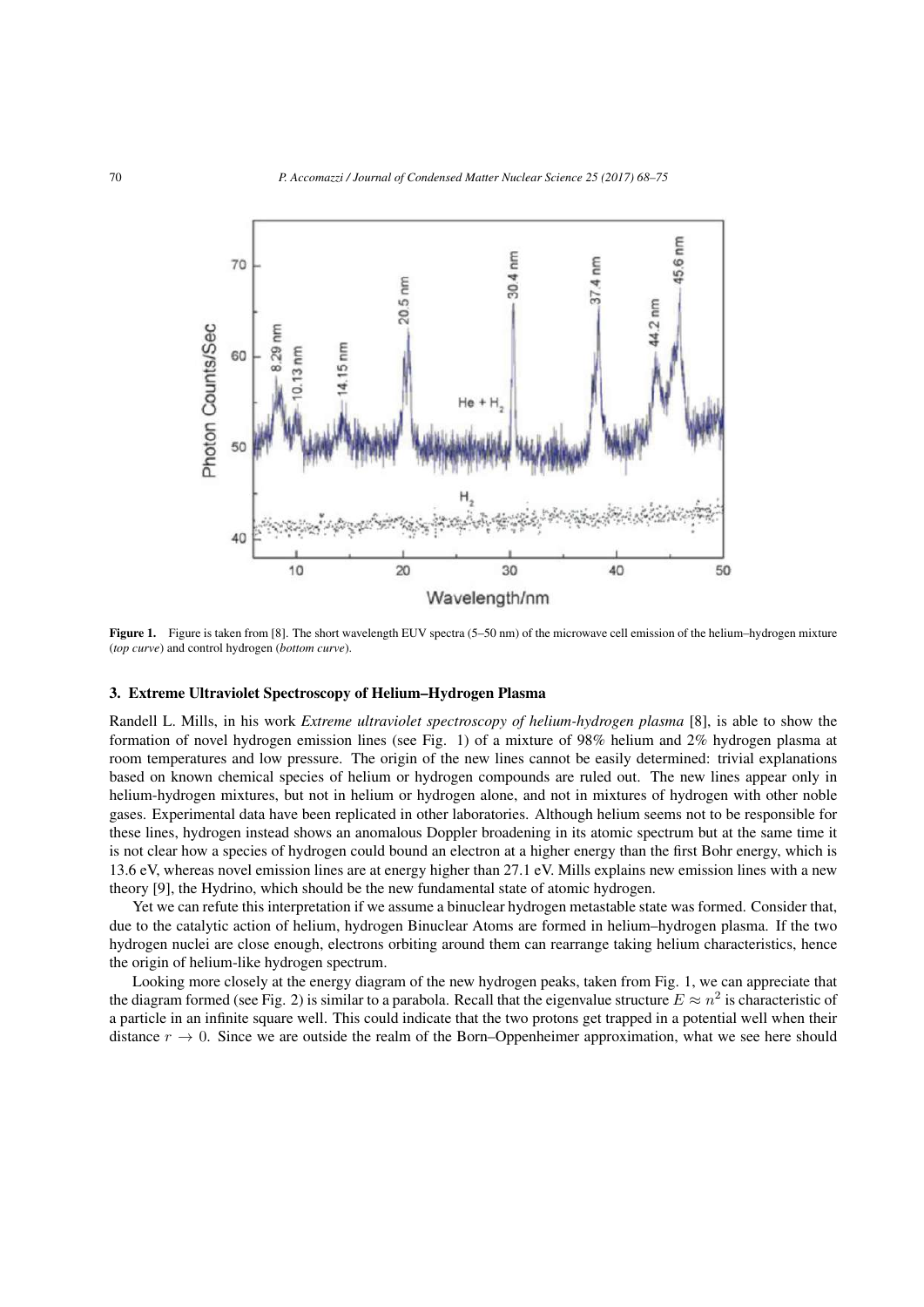

be at the same time the electronic and nuclear eigenvalue, because electronic and nuclear motion should be strongly coupled.

Before leaving the Mills work, let us add a final important remark which we will recall later. These results have been replicated in different laboratories [10], where an anomalous broadening of hydrogen Balmer lines has been observed, and according to Mills [8] the average hydrogen atom temperature is 180–210 eV versus  $\approx$  3 eV for pure hydrogen (see Fig. 3 for details). An abnormal high protonic kinetic energy is a common feature that introduces us to the next experimental result: ultra dense hydrogen.

#### 4. Ultra Dense Hydrogen

Working with Rydberg Matter, Prof. Holmlid is able to obtain in his laboratory a distinctive form of ultra dense hydrogen and deuterium with the following surprising characteristics: the two nuclei possess a kinetic energy up to 1000 eV and supposedly lie at a distance of the order of 10*−*<sup>2</sup> A [11]. The lower range of energies measured by Holmlid overlaps with the high range of energies found from Mills for helium-like hydrogen spectra.

Rydberg matter [12] is a state of matter formed by Rydberg atoms, which are atoms where the outermost electrons are found in excited planar circular orbits. Planar clusters of these atoms share these peripheral electrons that are loosely bound to the internal core of atoms. Rydberg electrons in the cluster are delocalized in a conduction band as in a metal.

Being in this way, normal bound distances in Rydberg matter are of the order of 10 A and more. On the contrary, the structure of ultra dense hydrogen or deuterium appears different from ordinary Rydberg matter: the main problem is how to cope with the behavior of electrons in this structure. If nuclei are at a such short distance, how could electrons, orbiting in a very large orbit far away from nuclei, screen the nuclei Coulomb repulsion?

Needless to say, Prof. Holmlid proposes for ultra dense hydrogen a different kind of Rydberg matter based on spin (see Fig. 4). Anyway, we propose that ultra dense hydrogen is a form of Binuclear Atom, that is able to form, thanks to the interaction with the surface of Fe catalyzer used. A very interesting paper explains how a metallic surface can bring two charges of the same polarity to small distance that can be orders of magnitude smaller than the equilibrium separation of the pair potential minimum [13]. Maybe the metallic surface can have a catalytic action in both Rossi and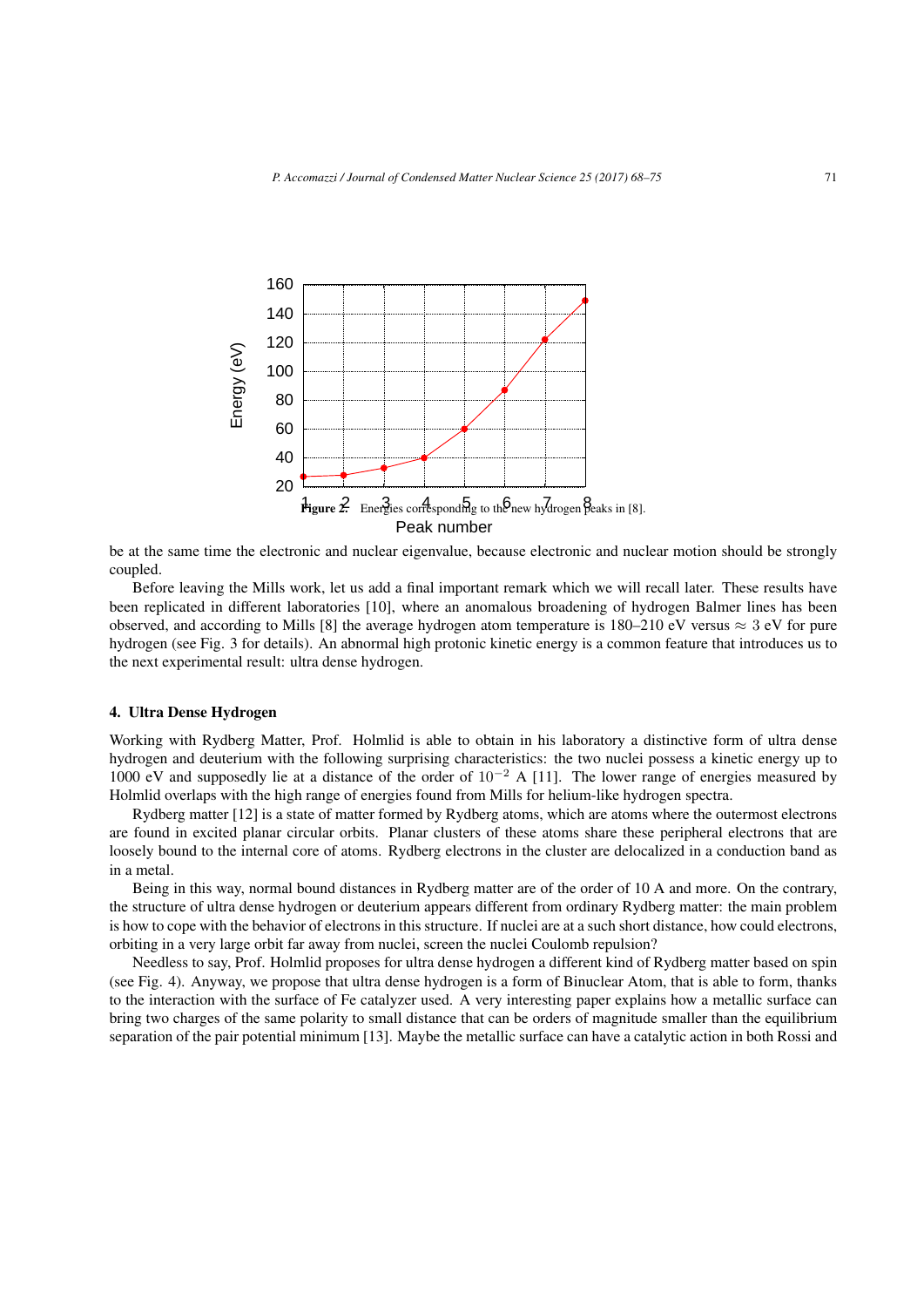

Figure 3. Figure is taken from [8]. The 656.3 nm Balmer *α* line width recorded with a high resolution (*±*0*.*006 nm) visible spectrometer on helium–hydrogen (90*/*10%) and hydrogen microwave discharge plasmas. Significant broadening was observed from the helium–hydrogen plasma corresponding to an average hydrogen atom temperature of 180–210 eV compared to *≈* 3 eV for hydrogen alone.

Holmlid environments bringing pair of protons to small distances, where the Binuclear atom state may be triggered.

## 5. Discussion

Due to the lack of a known analytical formula, the solution to the equation for the hydrogen molecule has to be found numerically. Since 1964, with the work of Kolos and Wolniewicz, the wavefunction is determined solving the Schrödinger equation for the following Hamiltonian without assuming the Born–Oppenheimer approximation, i.e., treating protons and electrons on equal footing [14-19]:

$$
H_0 = \sum_{i} \frac{p^2}{2m_i} + \sum_{i>j} \frac{q_i q_j}{r_{ij}},
$$
\n(2)



Figure 4. Ultra dense hydrogen structure proposed from Prof. Holmlid – see [9].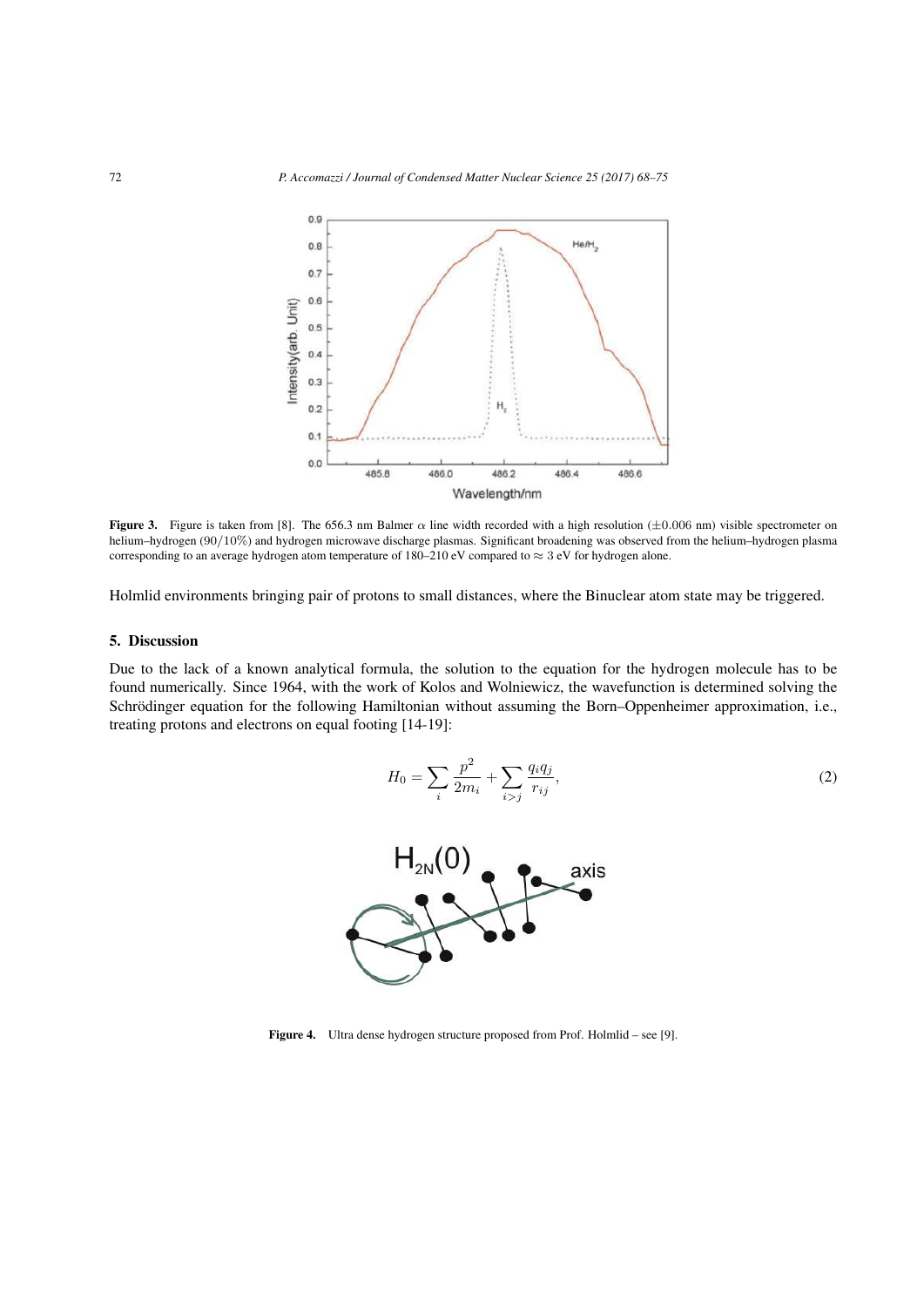where indices *i* and *j* span over all four particles,  $\vec{r}_{ij}$  is the vector from particle *i* to particle *j*. We use atomic units i.e.  $q = m_e = h = 1$  and the fine structure constant  $\alpha^{-1} = c \approx 137$ . A solution of the Schrödinger equation  $H_0 \psi = E \psi$  is variationally determined that, at this level, does not yet take into account spin, relativistic or QED effects. Being small, these corrections can be handled as a standard procedure using perturbation theory: the corrections are evaluated as an expectation value of the Hamiltonian describing the perturbation with the unperturbed wavefunction obtained before. Using this schema, the corrections to the energy determined using the  $H_0$  Hamiltonian, may be ordered in terms of powers of the fine structure constant in the following way: [18,20]

$$
E(\alpha) = E^{(0)} + E^{(2)} + E^{(3)} + E^{(4)} + \dots
$$
\n(3)

Each  $E^{(n)}$  contains the correction of the order  $\alpha^n$ :  $E^{(0)}$  is the eigenvalue of the non relativistic Schrödinger equation,  $H_0$ , whereas  $E^{(2)}$  is the expectation value of the Breit–Pauli Hamiltonian,  $E^{(3)}$ ,  $E^{(4)}$  and following are the various orders of QED contributions. For the purpose of this work it is sufficient to stop at the Breit–Pauli Hamiltonian level which is composed of several terms:

$$
H_{\rm BP} = H_{\rm MV} + H_{\rm DW} + H_{\rm OO} + H_{\rm SO} + H_{\rm SS},\tag{4}
$$

where the various components are:  $H_{\text{MV}}$  is the mass–velocity term,  $H_{\text{DW}}$  is the Darwin term,  $H_{\text{OO}}$  the orbit–orbit interaction,  $H_{SO}$  the spin–orbit interaction, finally  $H_{SS}$  is the spin–spin interaction term.

For our goal, it is sufficient to examine in detail the corrections relative to the two protons only in the case depicted in Fig. 5. We derive our formulas from a symmetric approach to the Breit–Pauli Hamiltonian as can be found in [21] considering that for a motion around the common center of mass we have  $\vec{p_1} = -\vec{p_2}$  (see Fig. 5). Here  $\vec{r}$  is the proton–proton distance, *m* the proton mass,  $\vec{\mu} = eg\vec{s}/(2m)$  its magnetic moment. The superscript pp means that this is the correction due to protons only.

$$
H_{\rm OO}^{\rm pp} = -\frac{\alpha^2}{4m^2} \frac{\vec{p_1} \cdot \vec{p_2}}{r},\tag{5}
$$

$$
H_{\rm SO}^{\rm pp} = -\frac{g\alpha^2}{m^2} \frac{(\vec{s_1} + \vec{s_2}) \cdot \vec{r} \times \vec{p_1}}{r^3},\tag{6}
$$



Figure 5. Two protons rotating around the common center of mass with parallel spin.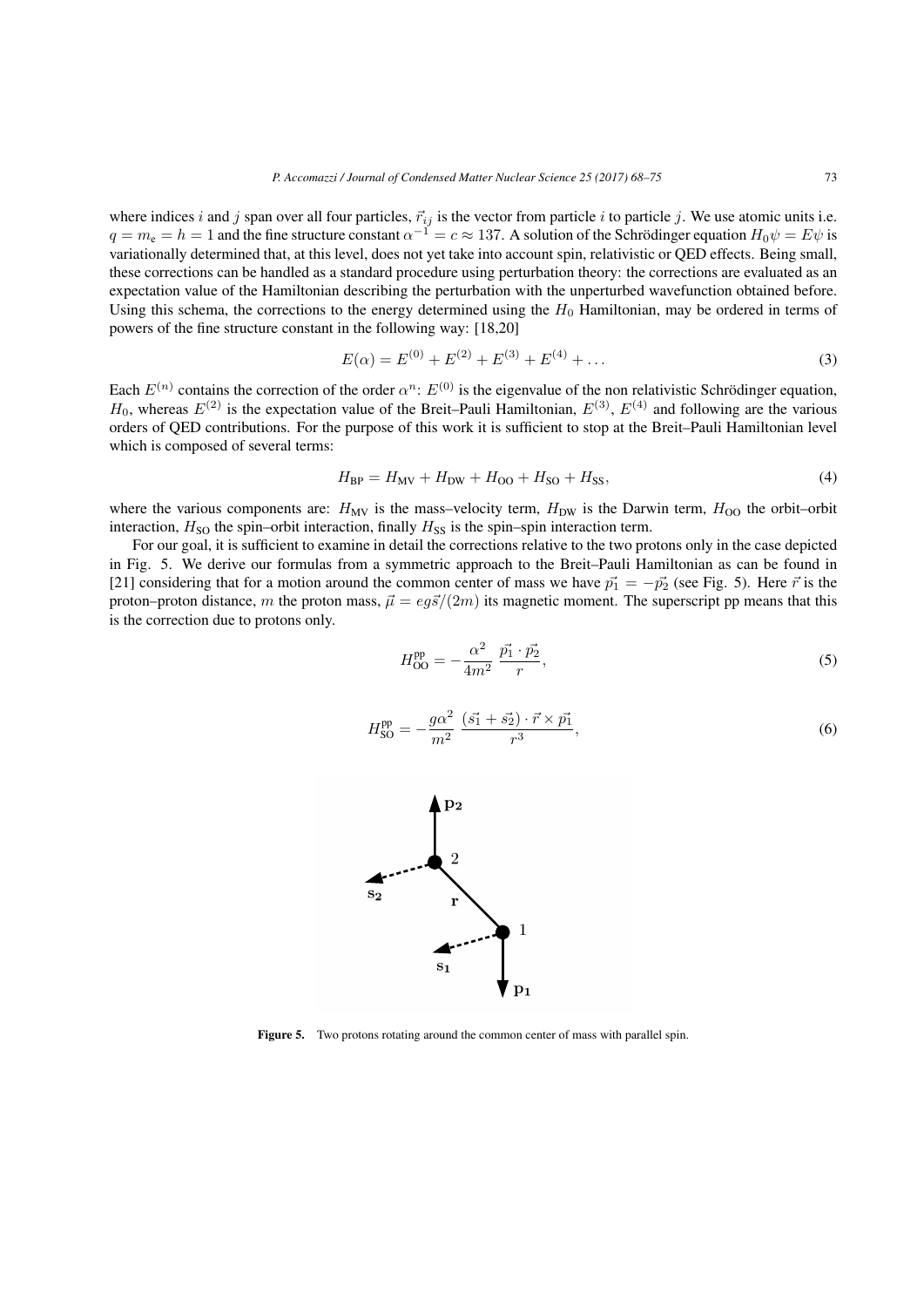$$
H_{\rm SS}^{\rm pp} = \frac{g^2 \alpha^2}{4m^2} \frac{\vec{s_1} \cdot \vec{s_2}}{r^3}.
$$
 (7)

Obviously these corrections are exceedingly small if compared to the electronic ones due to the proton squared mass at the denominator, which lowers the nuclear contribution by six orders of magnitude.

But what is interesting to observe, and is the core of this paper, is the functional form of these corrections and their behavior compared to the Coulomb repulsion  $1/r$  when  $r \to 0$ . As we can see, the three expressions  $H_{\text{OO}}^{\text{pp}}$  (5),  $H_{\text{SO}}^{\text{pp}}$ (6),  $H_{SS}^{pp}$  (7) are asymptotic to  $1/r$ ,  $1/r^2$ ,  $1/r^3$  respectively. So, depending on how spins are mutually oriented, the sign of  $H_{\text{SO}}^{\text{pp}}$  and  $H_{\text{SS}}^{\text{pp}}$  changes consequently. Anyway, for  $r \to 0$  the leading term seems to be  $H_{\text{SS}}^{\text{pp}}$  (7), that, in case of opposite protonic spin goes to *−∞* for *<sup>r</sup> <sup>→</sup>* <sup>0</sup> as <sup>1</sup>*/r*<sup>3</sup> . As we have said, Breit–Pauli Hamiltonian is an expression that has to be used in perturbative way, and as such it represents the first order correction to expression  $H_0$  (2) for nuclear velocity and spin. Consequently, it is not correct to extrapolate system behavior for  $r \to 0$  which is a condition very far from the Born–Oppenheimer minimum we are describing through use of *H*<sup>0</sup> Hamiltonian (2). But if we take the Breit Pauli Hamiltonian as an indication, we may speculate that the energy of the system may somehow lower for  $r \rightarrow 0$ , thus creating a potential well for the two protons at a smaller distance than the usual hydrogen bond length. This fact should be investigated with a stronger theoretical method such as, for instance, a suitable version of the Dirac equation.

If such a bound state exists, it should be called "Binuclear Atom" and it should present features similar to heliumlike hydrogen Spectra and ultra dense hydrogen together. The reason is simple: two protons orbiting very near in space would produce an electric field similar to the one produced by the helium nucleus. Moreover, because we are not in Born–Oppenheimer conditions, the nuclear excited state directly modifies electronic eigenvalues as well, originating high energy lines of the spectrum. As far as ultra dense hydrogen is concerned, we have to recall that a Binuclear atom should be characterized by the axis of rotation of protons. This anisotropy could be at the same time cause and effect of a magnetic field and, depending on the formation mechanism, it would be possible to find several Binuclear Atoms stacked in columns as proposed by Holmlid (Fig. 4).

### 6. Closing Remarks

We have tried to show that the Binuclear atom model is able to explain different distinctive experimental results. The existence of helium-like hydrogen spectra, which occur only in helium–hydrogen mixed plasma, points to a formation of a metastable form of hydrogen characterized by a high protonic kinetic energy and helium-like electronic spectrum. On the other hand, the evidence of ultra dense hydrogen may be interpreted as the formation, through the assistance of a metallic surface, of another metastable hydrogen characterized by a very short proton–proton distance and a very high kinetic energy.

Last but not least, we can consider the consequences of ultra dense hydrogen in Rossi Ecat. If nickel lattice surface is able to form Binuclear atoms, we may recalculate through the Gamow formula the probability that hydrogen gets in contact with nickel nucleus. Using an energy value for protons of *≈* 1000 eV instead of *≈* 0,13 eV [1,9], the calculated probability value becomes  $P \approx 10^{-12}$ . This is a rather different value than the Rossi and Focardi one, and could account for the occurrence of nuclear reactions.

The Binuclear atom model is the missing link between physics and chemistry.

#### Acknowledgments

The author thanks the referee for his comments, Alberto Accomazzi and Jed Rothwell for their precious editorial assistance.